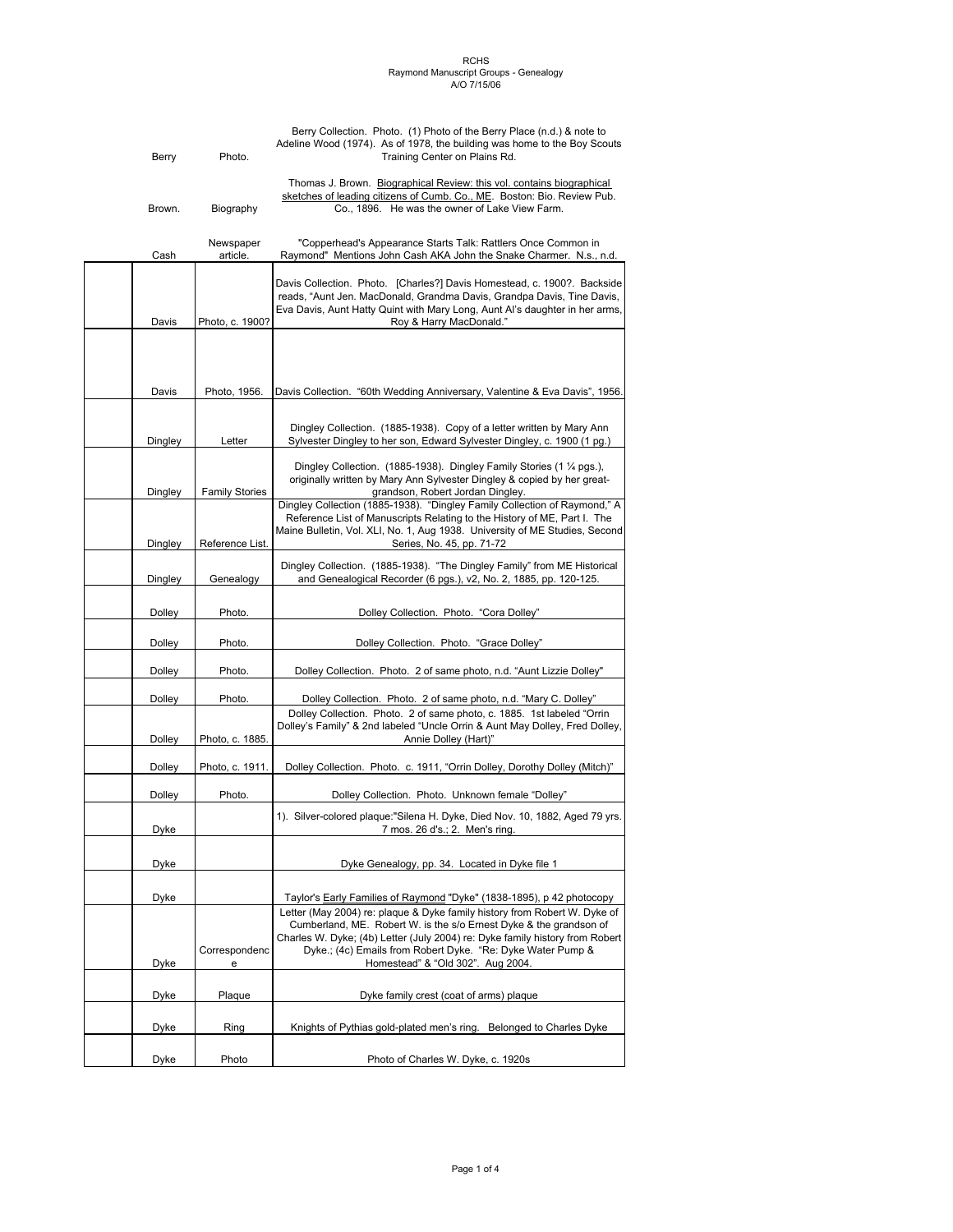|             |                                 | Mortgage Deed from Martha A. Buck (wife of Theodore P. Buck) to Leonard                                                                                           |
|-------------|---------------------------------|-------------------------------------------------------------------------------------------------------------------------------------------------------------------|
|             |                                 | C. Burnham re: Deering property, Dec 26, 1890; (8b) Bill of Sale from<br>Theodore P. Buck to Charles W. Dyke re: Dyke & Buck greenhouse on                        |
|             |                                 | Forest Ave., April 13, 1903; (8c) Warranty Deed & Quit Claim Deed from                                                                                            |
|             |                                 | Agnes J. Skilling to Charles W. Dyke re: So. Portland property, May 9, 1905;                                                                                      |
| Dyke        | <b>Real Estate</b><br>Papers.   | (8d) Quit Claim Deed from Frederick O. Frost to Charles W. Dyke re: So.<br>Portland property, Dec 9, 1906                                                         |
|             |                                 |                                                                                                                                                                   |
| Dyke        | <b>Tax Bills</b>                | Portland Tax Bills (1887-1906)                                                                                                                                    |
|             |                                 |                                                                                                                                                                   |
| <u>Dyke</u> | Receipts                        | Receipts. 1911 & 1915 Irrigation supplies, 1917 Ford Touring Car, 1887<br>household goods, 1890 Funeral bill & 1896 Legal bill                                    |
| Day         | Photo.                          | Day Collection. Photo. "J. Victor Day."                                                                                                                           |
|             |                                 |                                                                                                                                                                   |
| Day         | Photo.                          | Day Collection. Photo. 2 of same photo, "Lawrence Day."<br>Gerry Collection. Photo. Geneva Gerry. Photograph says, "To Aunt Carrie.                               |
| Gerry       | Photo, c. 1930.                 | Best wishes, Geneva Gerry." B/W, ca. 1930.                                                                                                                        |
| Gerry       | Photo.                          | Gerry Collection. Photo. Group photo on dock. Label says, "Fred Edwards,<br>Uncle Elliott Gerry, Uncle Green Strout, Nellie Gerry (Spiller)." B/W, faded,<br>n.d. |
|             |                                 | Hayden Collection. Memories of a Busy Life: My Early Life. Written by                                                                                             |
| Hayden      | Autobiography                   | Josephine (Hayden) Brooks (1836-1919).-NOTE: Incl. info on the Staples<br>family of Raymond.                                                                      |
| Hawthorne   |                                 | (Nathaniel) Hawthorne Collection. Article (1891). "The Boyhood of<br>Hawthorne," by Elizabeth Manning. Wide Awake, Nov 1891, pgs. 500-517.                        |
|             |                                 | Jordan Collection. Isaac D. Jordan [1851-1922, Bur. Webbs Mills Cem.,                                                                                             |
|             |                                 | Casco] biography. Biographical Review: this vol. contains biographical<br>sketches of leading citizens of Cumb. Co., ME. Boston: Bio. Review Pub.                 |
| Jordan      | Biography                       | Co., 1896. pp. 481.                                                                                                                                               |
|             |                                 |                                                                                                                                                                   |
|             |                                 |                                                                                                                                                                   |
| Knight      | Article                         | "M.I.T.'s old man and the sea". M.I.T. News, Cambridge, MA, May 29, 1998                                                                                          |
|             |                                 |                                                                                                                                                                   |
|             |                                 | Newspaper photo, n.d., n.s. Ernie Knight mounting his old-fashioned bicycle                                                                                       |
| Knight      | Photo                           | in a parade                                                                                                                                                       |
| Knight      | Article                         | "Ernest Knight: observer, recorder and participant of area history," by<br>Sharon Bray Clark, Courier Free Press, April 6, 1982.                                  |
|             | Photo, Bef.                     | Lane Collection. Photo, Bef. 1922. "I believe this to be Henry Lane's wife at                                                                                     |
| Lane        | 1922.                           | East Raymond." [Maria Louise (Hayden) Lane, 1837-1922].                                                                                                           |
|             |                                 |                                                                                                                                                                   |
|             |                                 | Henry J. Lane [1837-] & Orrin B. Lane [1838-] biographies. Biographical                                                                                           |
|             |                                 | Review: this vol. contains biographical sketches of leading citizens of Cumb.                                                                                     |
| Lane        | <b>Biographies</b>              | Co., ME. Boston: Bio. Review Pub. Co., 1896. pp. 313-5.                                                                                                           |
|             |                                 | Leach Collection. 2 pp. photocopy, n.s., n.d. Genealogy. Mark Leach                                                                                               |
| Leach       | Genealogy                       | (1742-1822) & Margaret Jackson were the parents of: Zachariah, Annie,<br>Mark Jr., James, Henry, Samuel & Margaret ("Peggy") Leach.                               |
|             |                                 | Leach Collection. Funeral service spiral-bound book for Carrie Belle Leach                                                                                        |
|             |                                 | (July 15, 1867-Jan. 12, 1947). Services, Interment (Riverside Cem.,                                                                                               |
| Leach       | <b>Funeral service</b><br>book. | Raymond), Bearers, Relatives Attending, Friends & Flowers. Orig. at<br>Raymond Pub. Safety Bldg., no copies avail                                                 |
|             |                                 |                                                                                                                                                                   |
| Mann        | Book                            | Mann, Jordan, Ridlon & Green: Pioneer Families of Raymond & Casco,<br>Maine. By Alfred A. Mann, 1994. Spiral bound book.                                          |
|             |                                 |                                                                                                                                                                   |
| Mann        | Article                         | Mann Collection. Article. "Raymond Couple Wed 60 Years." Mr. & Mrs.<br>Alroy R. Mann. March 14, 1972, n.s.                                                        |
|             |                                 |                                                                                                                                                                   |
| Martin      | Photo, c. early<br>1900s.       | Martin Collection. Photo [drawing?] of Alexander Martin, ca. early 1900s.<br>Scanned from original.                                                               |
|             |                                 |                                                                                                                                                                   |
| Martin      | Photo, c. early<br>1900s.       | Martin Collection. Photo [drawing?] of Margaret Martin--wife of Alexander,<br>ca. early 1900s. Scanned from original.                                             |
| Plummer     | Photo.                          | Plummer Collection. Photo. Bernard Plummer.                                                                                                                       |
|             |                                 |                                                                                                                                                                   |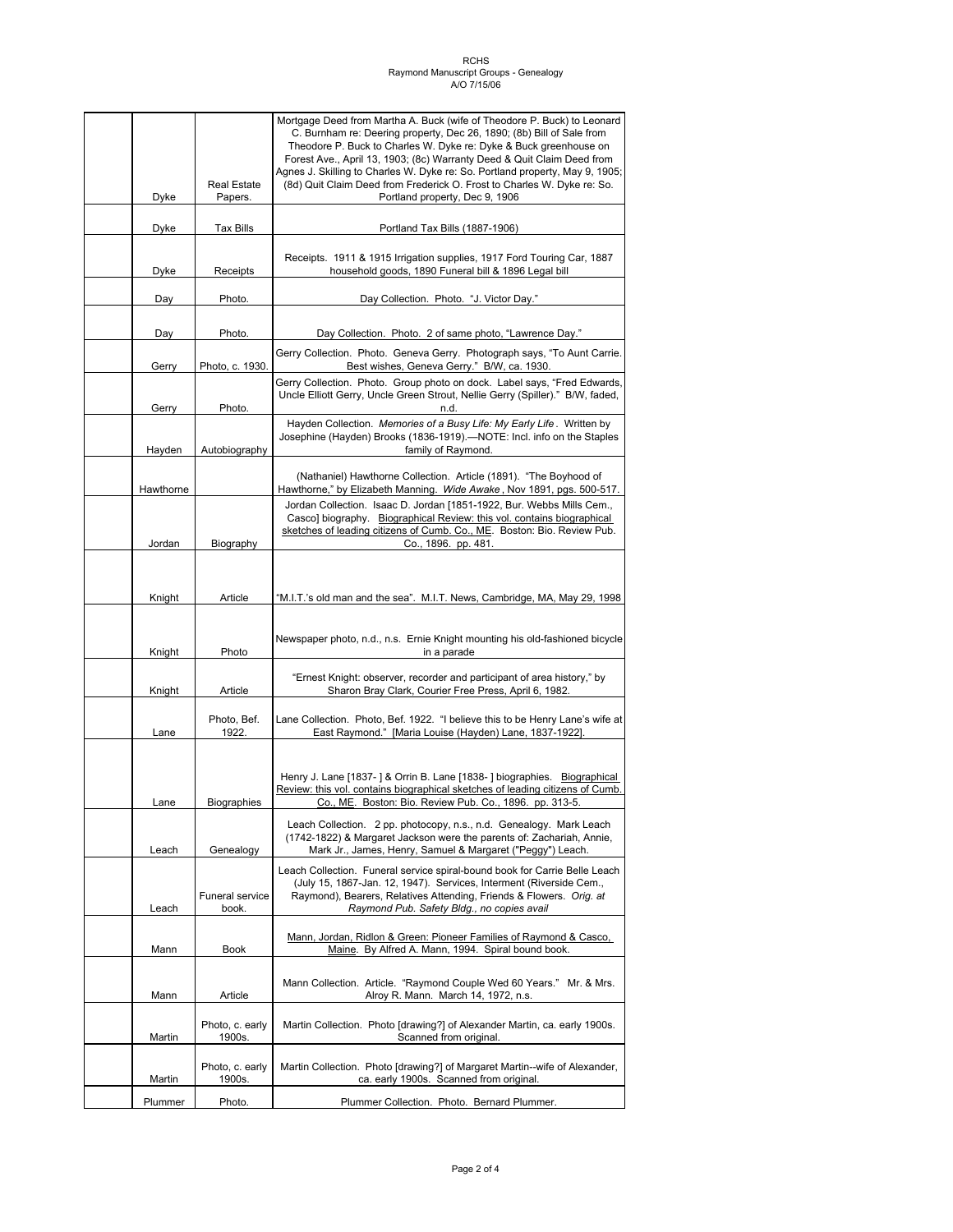| Plummer                       | Photo.                 | Plummer Collection. Photo. Elizabeth Plummer (Hancock).                                                                                                                                                                                                                                                                                                                                                                                               |
|-------------------------------|------------------------|-------------------------------------------------------------------------------------------------------------------------------------------------------------------------------------------------------------------------------------------------------------------------------------------------------------------------------------------------------------------------------------------------------------------------------------------------------|
| Plummer                       | Photo.                 | Plummer Collection. Photo. Ida Plummer.                                                                                                                                                                                                                                                                                                                                                                                                               |
| Plummer                       | Photo.                 | Plummer Collection. Photo. Martha Plummer.                                                                                                                                                                                                                                                                                                                                                                                                            |
| Plummer                       | Photo.                 | Plummer Collection. Photo. Sammy Plummer                                                                                                                                                                                                                                                                                                                                                                                                              |
| Plummer-<br>Davis<br>Plummer- | Document               | Plummer-Davis Collection. Receipt 11 July 1790. [Raymondtown]<br>Received of Gidon [sic] Davisthat Dominicus Jordan & John Davis gave in<br>behalf of the town for the [Illegible]. Signed by Samuel Jordan, Colector [sic]<br>Plummer-Davis Collection. Notice from undersigned & owners of lands upon<br>the Gray Surplusunderstanding that your honorable body will[build &<br>complete a new road from Raymond Center to Gray]. N.d. [c. 1830s or |
| Davis                         | Document               | 1840s?], n.s.                                                                                                                                                                                                                                                                                                                                                                                                                                         |
| Plummer-<br>Davis             | Document               | Plummer-Davis Collection. Partial deed? Raymond, n.d. [after 1831], n.s.<br>Landowners mentioned incl. William Nason, William Plummer, Isaac<br>Whitney & Henry Leach.<br>Plummer-Davis Collection. Notice of a petition signed by Samuel Plummer                                                                                                                                                                                                     |
| Plummer-<br>Davis             | Document               | and otherspraying for the location of a road from Benjamin Brown's land &<br>at the corner of Samuel Plummer's land Dated at Raymond, 25 April<br>1843. Signed by Z.L. Whitney, Henry Jordan Jr. & Henry Tinney,<br>Selectmen of Raymond.                                                                                                                                                                                                             |
| Plummer-<br>Davis             | Document               | Plummer-Davis Collection. Notice of the routescommencing at a maple<br>stake on the corner of Samuel Plummer and Benjamin Brown'sshall be<br>what is termed a private way Dated Raymond, 6 May 1843.                                                                                                                                                                                                                                                  |
| Plummer-<br>Davis             | Document               | Plummer-Davis Collection. An alphabetical list of the voters of the town of<br>Raymond. 3 Aug 1846. Signed by Z.L. Whitney, S.S. Brown & W.R. Lane,<br>Selectmen of Raymond. 8 pages.                                                                                                                                                                                                                                                                 |
| Plummer-<br>Davis             | Document               | Plummer-Davis Collection. Letter certifying intention of marriage between<br>Joseph Plummer & [Illegible] Elisabeth Hamblen, both of Raymond. Signed<br>by William Plummer, Town Clerk, 23 Aug 1846.<br>Plummer-Davis Collection. Notice from Selectmen of Windham to<br>Selectmen of Raymond to meet at the town line, near Zachariah Tenney's                                                                                                       |
| Plummer-<br>Davis             | Document               | house in Windham to run the line between said towns. Windham, 28 Aug<br>1852.<br>Plummer-Davis Collection. Notice of Raymond Town meeting & vote. To                                                                                                                                                                                                                                                                                                  |
| Plummer-<br>Davis             | Document               | John Small Jr. Constable of the town of RaymondSigned William<br>Plummer, James Strout, Stephen Fogg, Selectmen of Raymond. 29 Sept<br>1852.                                                                                                                                                                                                                                                                                                          |
| Plummer-<br>Davis             | Document               | Plummer-Davis Collection. Oath by Dr. William Plummer, aged 47, of<br>Raymond, n.d. [ca. 1853?]. Re: cause of disease of James Welch, formerly<br>of Raymond & [later] of Casco. Welch was a veteran of the US Army.<br>"Welch had lost his leg and [Dr. Winthrop] Brown remarked that it was<br>opinion the disease in his right was produced by humors and hardships and<br>exposure while in the army."                                            |
| Radoux                        | Article                | Radoux Collection. "Why Napolean Lost Waterloo: Story Told by Lieutenant<br>Radoux, Who Served Under Grouchy and the Emperor," New York Herald,<br>March 10, 1895.                                                                                                                                                                                                                                                                                    |
| Robinson                      | Photo.                 | Robinson Collection. "Lena Callie Robinson". B/W                                                                                                                                                                                                                                                                                                                                                                                                      |
| Robinson                      | Photo.                 | Robinson Collection. "Lizzie Robinson". B/W                                                                                                                                                                                                                                                                                                                                                                                                           |
| Robinson<br>Robinson          | Photo.<br>Photo.       | Robinson Collection. "Edith Robinson Boyd". B/W.<br>Robinson Collection. "Edith Robinson Boyd" (older). B/W.<br>Robinson Collection. Robinson Children, c. 1900s. "Estella, Elizabeth,                                                                                                                                                                                                                                                                |
| Robinson<br>Robinson          | Photo.<br>Article      | Seated Norma, Ivory Jr., Winnifred Robinson." B/W<br>Robinson Collection. "Wilma Robinson Of Raymond Crowned Maine Apple<br>Annie", Portland Press Herald, 1947                                                                                                                                                                                                                                                                                       |
| Spiller                       | Photo.                 | Spiller Collection. Group photo. Dot Berry & James Tripp are the only<br>people identified. Back also refers to the picture as the "Spiller Farm, in<br>Raymond near present day Camp Pinehurst."                                                                                                                                                                                                                                                     |
|                               |                        | Spiller Collection. "Thanksgiving at the Old Place, 1909" Back of original                                                                                                                                                                                                                                                                                                                                                                            |
| Spiller<br>Spiller            | Photo.<br>Photo        | reads, "Spiller Farm, Conesca Road".<br>Spiller Collection. Shingled building with carriage parked near & with ledges<br>in background. Back reads, "Spiller Place, back side of Crescent Lake<br>under Ledge" and "Conesca Road"                                                                                                                                                                                                                     |
| Spiller                       | Birth<br>certificates. | Spiller Collection. Birth certificates (1846 & 1847). (1) Birth cert. Collin S.<br>Spiller, Born Sept 17, 1846, Raymond, s/o Amos Spiller.; (2) Birth cert.<br>Matilda Spiller, Born Dec 8, 1847, Raymond, d/o Henry & Bersheba Spiller                                                                                                                                                                                                               |
| Spiller                       | Photo                  | Capt. Burbank Spiller (1835-1863) of Raymond in uniform.                                                                                                                                                                                                                                                                                                                                                                                              |
| Spiller                       | Photo                  | Lucinda ("Lulu") Spiller (Hooper) (1860-), d/o Capt. Burbank.                                                                                                                                                                                                                                                                                                                                                                                         |